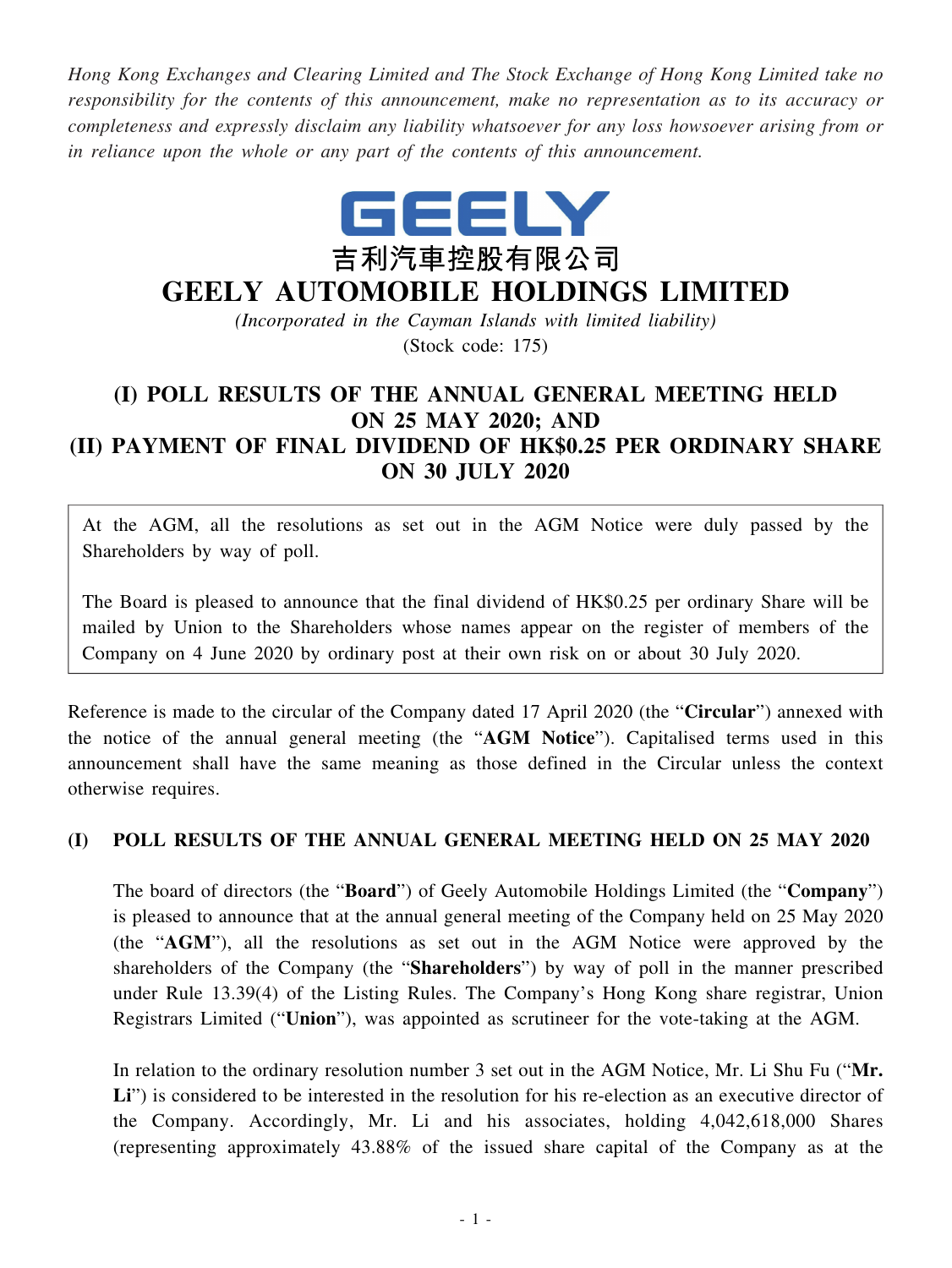date of this announcement) have abstained from voting for the ordinary resolution number 3 at the AGM. Save for the above, there were no Shares of holders that are required under the Listing Rules to abstain from voting for other ordinary resolutions at the AGM.

As at the date of the AGM, the Company had 9,212,626,540 Shares in issue, of which 9,212,626,540 Shares were the total number of Shares recorded in the register of members of the Company entitling the holders to attend and vote for or against all the resolutions at the AGM (save for ordinary resolution number 3, where only 5,170,008,540 Shares were entitled to vote for or against the resolution). Save for ordinary resolution number 3, no Shareholder was required to abstain from voting for any of the resolutions at the AGM. There were no Shares entitling the holder to attend and vote only against any resolution at the AGM.

The poll results in respect of the resolutions as set out in the AGM Notice were as follows:

|    |                                                                                                                                                | Number of Votes $(\% )$ |                      |  |
|----|------------------------------------------------------------------------------------------------------------------------------------------------|-------------------------|----------------------|--|
|    | <b>Ordinary Resolutions</b>                                                                                                                    | For                     | <b>Against</b>       |  |
| 1. | To receive and consider the report of the directors, audited financial<br>statements and auditor's report for the year ended 31 December 2019. | 5,847,290,543<br>99.96% | 2,330,000<br>0.04%   |  |
|    | As more than 50% of the votes were cast in favour of the resolution, the resolution was duly passed as an<br>ordinary resolution.              |                         |                      |  |
| 2. | To declare a final dividend for the year ended 31 December 2019.                                                                               | 5,863,801,543<br>100%   | $\theta$<br>$0\%$    |  |
|    | As more than 50% of the votes were cast in favour of the resolution, the resolution was duly passed as an<br>ordinary resolution.              |                         |                      |  |
| 3. | To re-elect Mr. Li Shu Fu as an executive director.                                                                                            | 3,380,432,657<br>96.72% | 114,609,886<br>3.28% |  |
|    | As more than 50% of the votes were cast in favour of the resolution, the resolution was duly passed as an<br>ordinary resolution.              |                         |                      |  |
| 4. | To re-elect Mr. Li Dong Hui, Daniel as an executive director.                                                                                  | 5,771,150,985<br>98.42% | 92,650,558<br>1.58%  |  |
|    | As more than 50% of the votes were cast in favour of the resolution, the resolution was duly passed as an<br>ordinary resolution.              |                         |                      |  |
| 5. | To re-elect Mr. Lee Cheuk Yin, Dannis as an independent non-executive<br>director.                                                             | 5,476,701,350<br>93.40% | 387,100,193<br>6.60% |  |
|    | As more than 50% of the votes were cast in favour of the resolution, the resolution was duly passed as an<br>ordinary resolution.              |                         |                      |  |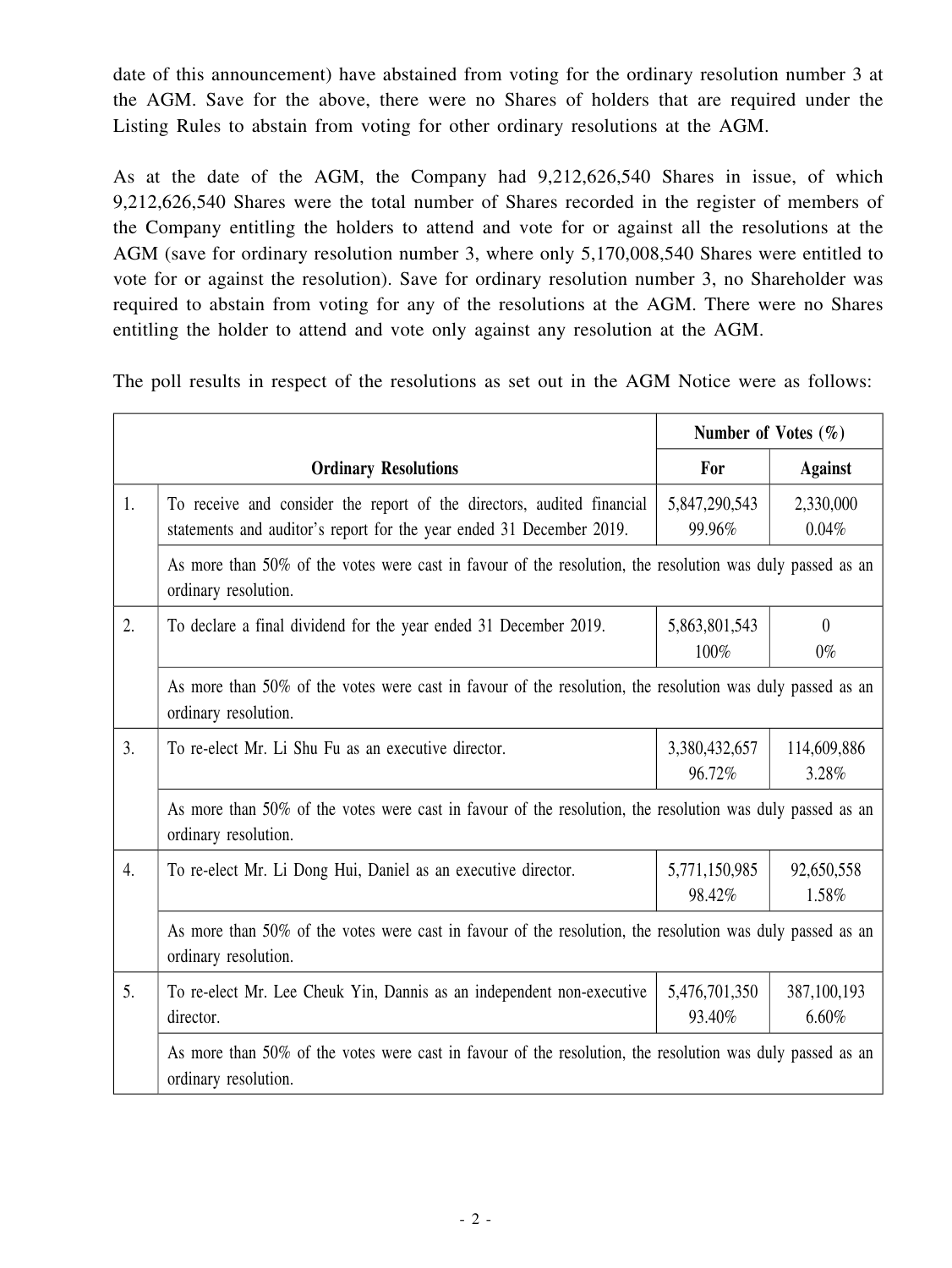|     |                                                                                                                                                                      | Number of Votes $(\% )$ |                       |  |
|-----|----------------------------------------------------------------------------------------------------------------------------------------------------------------------|-------------------------|-----------------------|--|
|     | <b>Ordinary Resolutions</b>                                                                                                                                          | For                     | <b>Against</b>        |  |
| 6.  | To re-elect Mr. Wang Yang as an independent non-executive director.                                                                                                  | 5,699,049,112<br>97.19% | 164,752,431<br>2.81%  |  |
|     | As more than 50% of the votes were cast in favour of the resolution, the resolution was duly passed as an<br>ordinary resolution.                                    |                         |                       |  |
| 7.  | To authorise the board of directors of the Company to fix the remuneration<br>of the directors.                                                                      | 5,826,678,898<br>99.37% | 37, 103, 245<br>0.63% |  |
|     | As more than 50% of the votes were cast in favour of the resolution, the resolution was duly passed as an<br>ordinary resolution.                                    |                         |                       |  |
| 8.  | To re-appoint Grant Thornton Hong Kong Limited as the auditor of the<br>Company and to authorise the board of directors of the Company to fix<br>their remuneration. | 5,839,412,610<br>99.58% | 24,386,933<br>0.42%   |  |
|     | As more than 50% of the votes were cast in favour of the resolution, the resolution was duly passed as an<br>ordinary resolution.                                    |                         |                       |  |
| 9.  | To grant a general mandate to the directors to repurchase the Company's<br>shares.                                                                                   | 5,848,153,871<br>99.73% | 15,628,272<br>0.27%   |  |
|     | As more than 50% of the votes were cast in favour of the resolution, the resolution was duly passed as an<br>ordinary resolution.                                    |                         |                       |  |
| 10. | To grant a general mandate to the directors to issue, allot and otherwise<br>deal with the Company's shares.                                                         | 5,827,188,260<br>99.39% | 36,001,283<br>0.61%   |  |
|     | As more than 50% of the votes were cast in favour of the resolution, the resolution was duly passed as an<br>ordinary resolution.                                    |                         |                       |  |

## **(II) PAYMENT OF FINAL DIVIDEND OF HK\$0.25 PER ORDINARY SHARE ON 30 JULY 2020**

The Board is pleased to announce that the final dividend of HK\$0.25 per ordinary Share will be mailed by Union to the Shareholders whose names appear on the register of members of the Company on 4 June 2020 by ordinary post at their own risk on or about 30 July 2020.

> By order of the Board of **Geely Automobile Holdings Limited David C.Y. Cheung** *Company Secretary*

Hong Kong, 25 May 2020